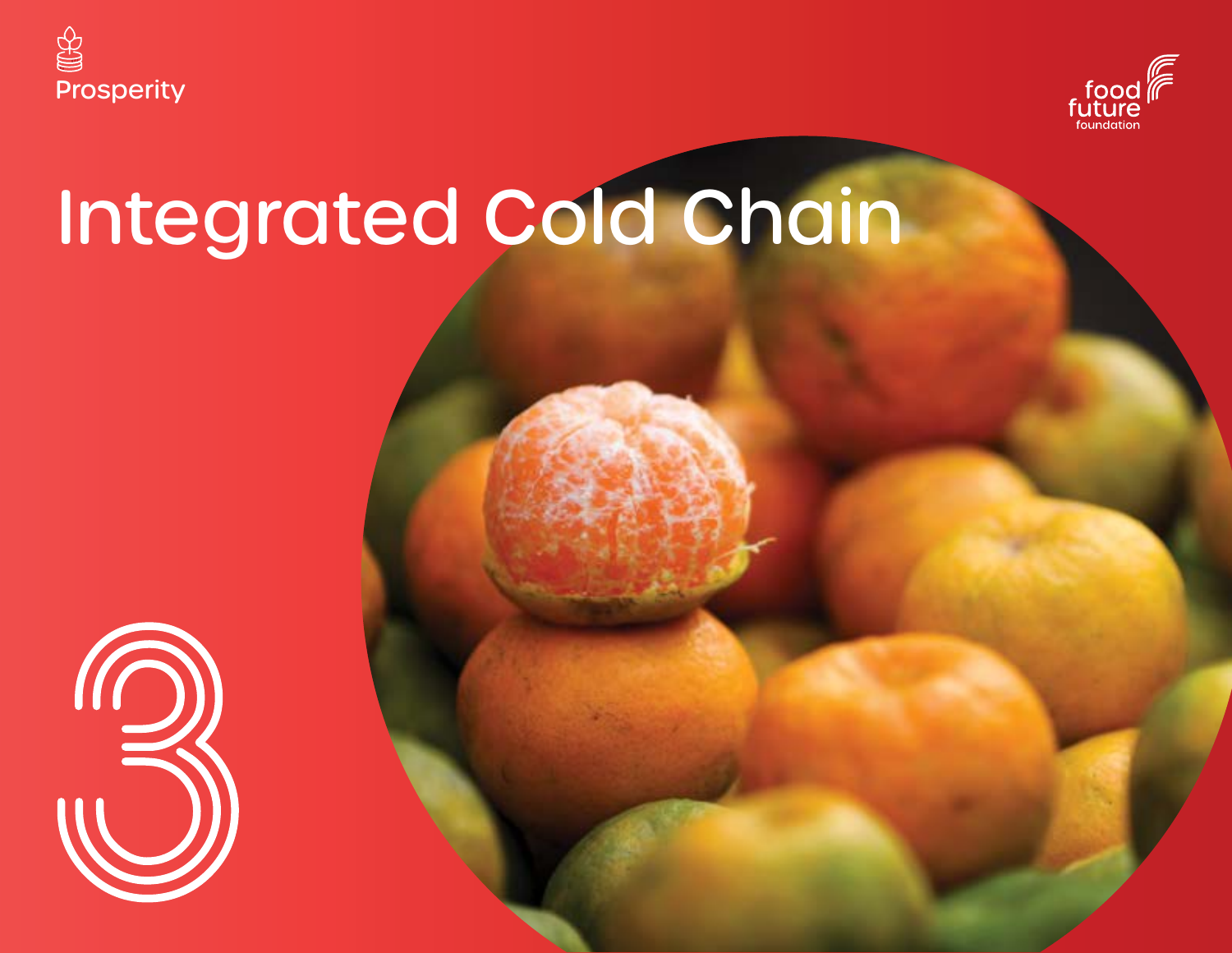



### le Area

ed cold chain solutions that are energy and cost-efficient gistics connectivity of farm to fork and reducing food loss.

- In terms of food storage and cold chain infrastructure, significant gaps exist in India at present. The gaps have been listed by the National Center for Cold Chain Development as given in the table.
- The optimum utilisation of cold storages is also a challenge with the most of the cold storages operating at sub-optimal capacities. This leads to higher operating costs as well as energy loss. Another problem is that the developments in the sector are happening in silos.
- While setting up new infrastructure and facilitation, ensuring the efficient use of the existing infrastructure and building sustainable integrated supply chains should also be focused on.
- An effective and economically viable cold chain will totally integrate the supply chains for all commodities from the production centers to the consumption centers, thereby reducing physical waste and loss of value of perishable commodities. For setting up such an effective and viable cold chain, it is imperative to keep pace with the necessary infrastructure development, commodity-specific protocols development, promoting technological innovations, dovetailing of various schemes, coordination among the various ministries for the financial outlay, and business model restructuring.

| <b>Type of Infrastructure</b> | <b>All India Gap</b> |
|-------------------------------|----------------------|
| Modern Pack house             | 69,831 units         |
| <b>Reefer Transport</b>       | 52,826 units         |
| <b>Ripening Chamber</b>       | 8,319 units          |
| <b>Cold Storage Bulk</b>      | 34,164,411 MT        |
| <b>Cold Storage Hub</b>       | 936,251 MT           |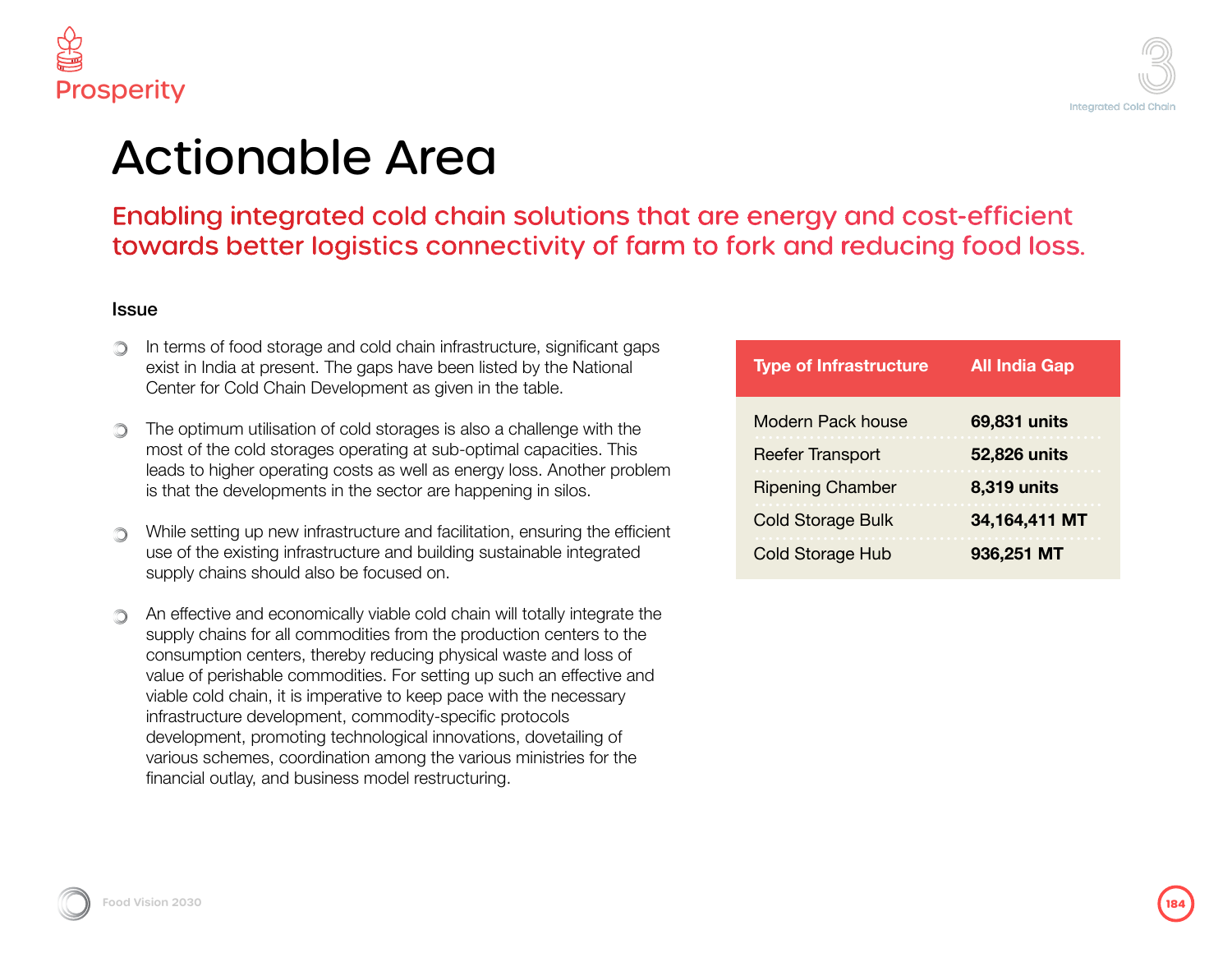



- While planning new cold chain infrastructure be at seaports (dedicated perishable berths), railways (reefer wagons), airports (CPC's and quarantine areas), and on-farm infrastructure - it is critical to look at the existing available capacity. An unbroken cold chain network can then be shaped by interconnecting the existing components and the new infrastructure of the cold chain. This would be setting up new infrastructure at the required places rather than sporadic development.
- Technology must be continuously upgraded to ensure efficiency, integrity, and safety. The innovative methods should be integrated from time to time for a sustainable supply chain.
- Cold chain development is an integral element of growth in ∩ the food sector. It needs to be integrated into agriculture and food policies, strategies, and action plans, aligning various agencies working towards its development.
- An integrated cold chain can be an industry driver that can transform India's rural economy. Strong post-harvest and logistics have a direct multiplier effect on farmers' incomes. An industry-led pilot study on the impact of cold storage and refrigerated transport on extending shelf-life and expanding sales of Kinnow from Punjab showed how the cold chain is a game-changer. It increased profitability by up to 23%, reduced the post-harvest food loss and CO<sub>2</sub> emissions by 76% 16%, respectively, and opened up exports to 10 countries.

### **Status**

Cold chain systems are vital to the growth of global trade in perishable products and the worldwide availability of food supplies. Global losses in the food industry total more than \$750 billion annually. These losses primarily result from a lack of proper storage facilities, improper food safety handling procedures, and insufficient training for those personnel working in the cold chain.

#### Government Initiatives

- Various government initiatives like grant of infrastructure  $\bigcirc$ status to logistics, the introduction of E-Way bill, GST exemption, and financial support are facilitating the growth of the cold logistics sector. The National Logistics Policy with the key objective of integrated development of the logistics sector, by way of multimodal transport, digital transformation, sector modernisation, logistics excellence, and democratisation are in the offing.
- The government is providing support through various channels for the setting up of storage and cold chain infrastructure. Financial assistance for setting up cold storage for storing perishable horticulture produce is provided under two schemes.

a. The mission for Integrated Development of Horticulture (MIDH) provides financial assistance for various horticulture activities, including setting up cold storage.

b.'Integrated Cold Chain and Value Addition Infrastructure' scheme: This scheme is being implemented to reduce post-harvest losses of horticulture & non-horticulture produce and to provide remunerative prices to farmers for their produce.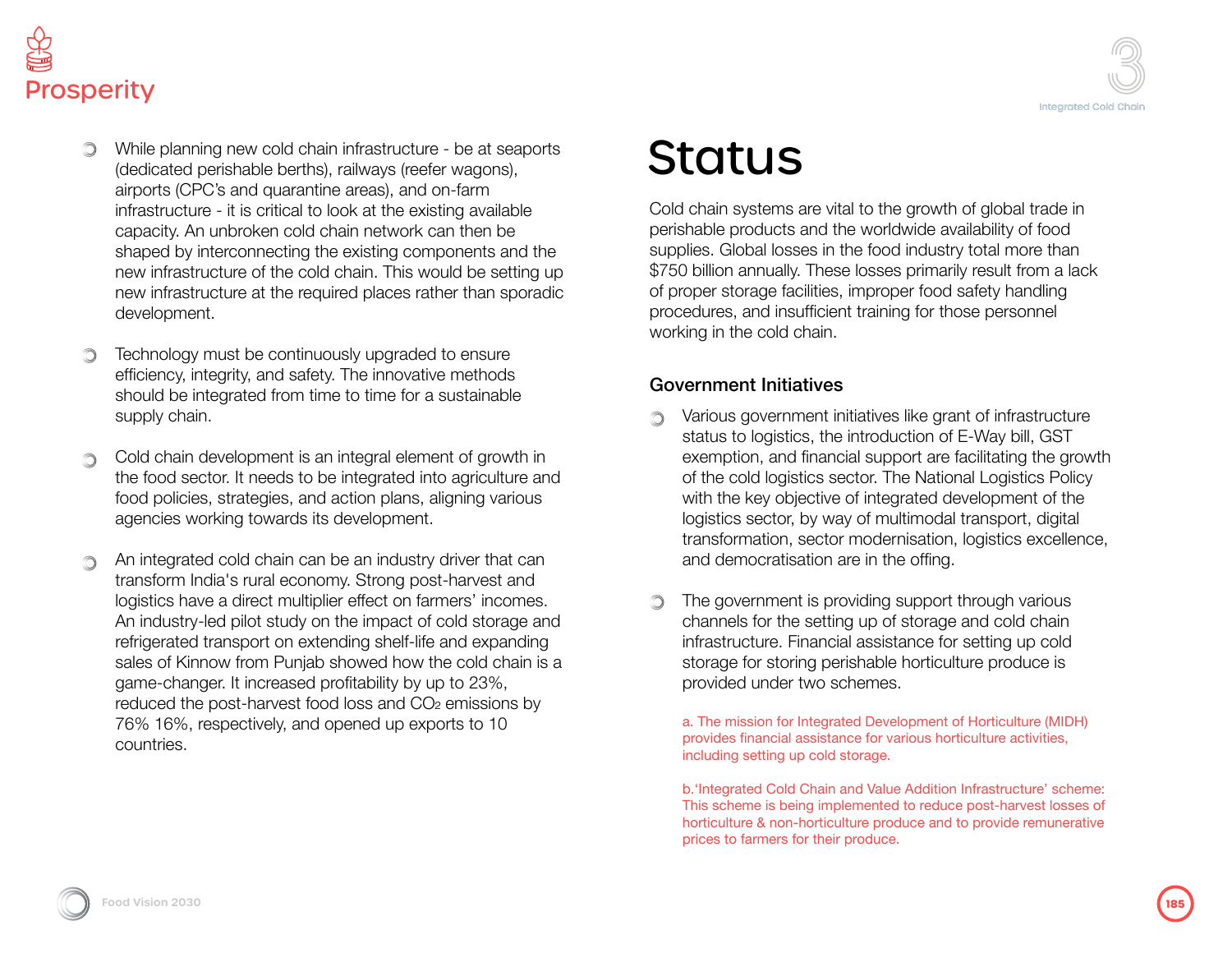



- To promote scientific storage, the government is promoting ∩ the Agricultural Marketing Infrastructure (AMI) scheme, under which assistance is provided for the construction/ renovation of godowns/warehouses in the rural areas of various states to enhance the storage capacity for agricultural produce. Warehouse Infrastructure Fund (WIF) of National Bank for Agriculture and Rural Development (NABARD) envisages extension of low-cost loans to public and private sectors for construction/modernization of warehouses, silos, cold storages, cold chain infrastructure.
- The government has also approved a new central sector scheme for 'Financial Facility under Agriculture Infrastructure Fund' to provide a medium-long term debt financing facility for investment in viable projects for post-harvest market infrastructure (including warehousing facility and community farming assets) through interest subvention and financial support.
- Under the scheme, NABARD has received a total of 3,055 proposals, including the proposal for warehouses from Primary Agricultural Credit Societies (PACs) through state cooperative banks in 22 states for which Rs. 1568 crore has been sanctioned in principle.

## Vision 2030

- - In line with the UN SDG, reduce post-harvest losses by 50% by 2030.
- **Ensure harmonised scientific post-harvest** protocols towards retaining the nutritious value of food.
	- Promote environmentally sustainable cold chain solutions.

### Post-harvest losses in India (2018-19)



Source: ICAR - Central Institute of Post-Harvest Engineering & Technology, Annual Report 2018-19

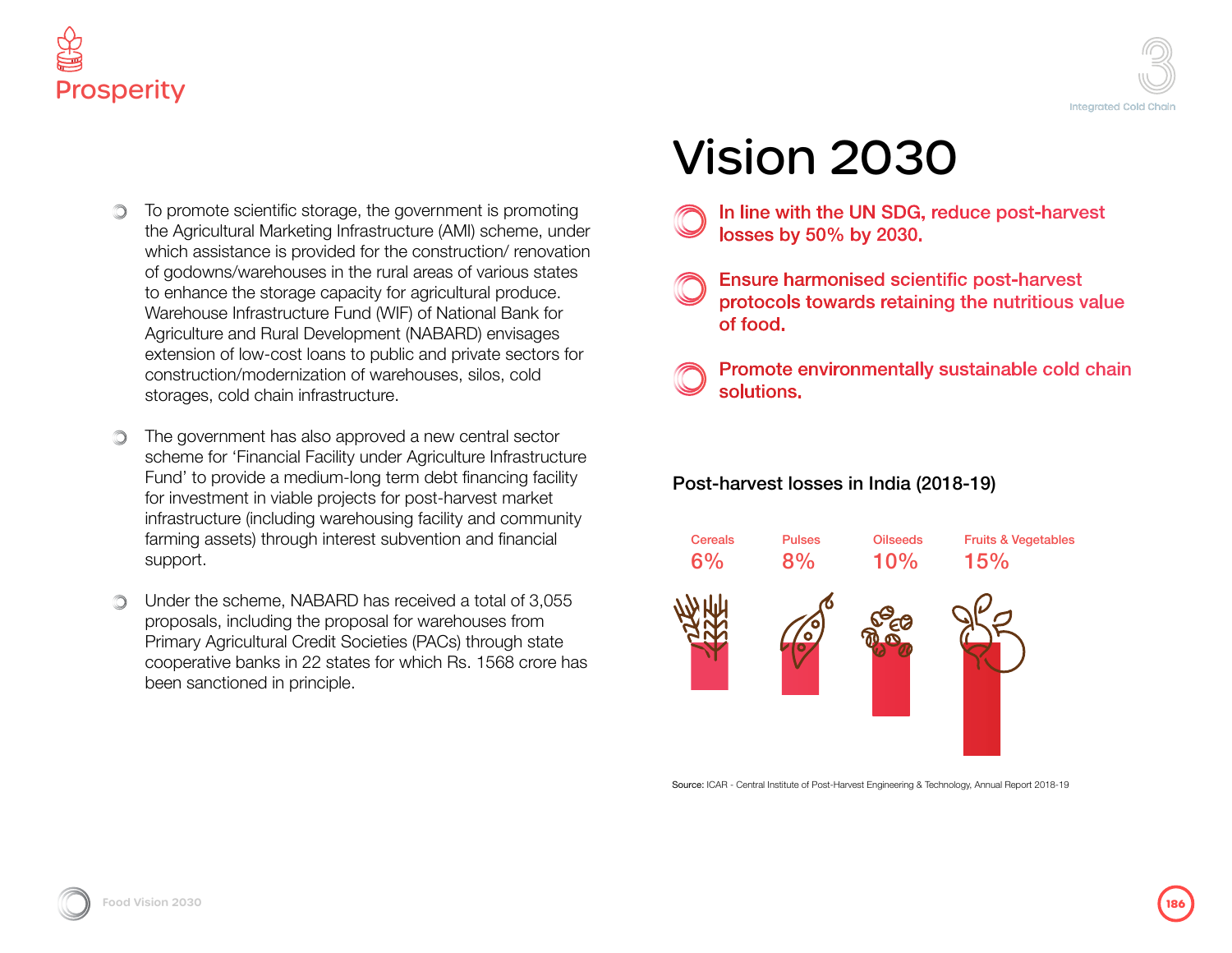



### Pathways



Ensure cross-functional utilisation of cold chain infrastructure towards improving efficiencies and focusing on multi-commodity cold storage.

Focus on pre-cooling infrastructure to reduce post-harvest losses ensuring to have at least 1 pre-cooling unit per district.

Enable access to the steady power supply at the village level, which is crucial for sustainable cold chain infrastructure, by exploiting renewable energy sources.

Build up food producers' and retailers' storage, processing, and packaging capacities to reduce spoilage and contamination of nutritious foods.

Build up capacities of infrastructure operators towards efficient utilisation of infrastructure.

## **INFRASTRUCTURE SUSTAINABILITY**

Promote sustainable business models for cold chains as once the business is sustainable, investments into technology will follow automatically.

Focus on phase-wise shifts to sustainable technologies. A one-go shift will lead to high operating costs and thus will have lower uptake. It is pertinent to scale up business and technology in tandem.

Promote renewable energy-based on-farm storage.

Promote cost-efficient rural cooling solutions such as community cooling hubs.